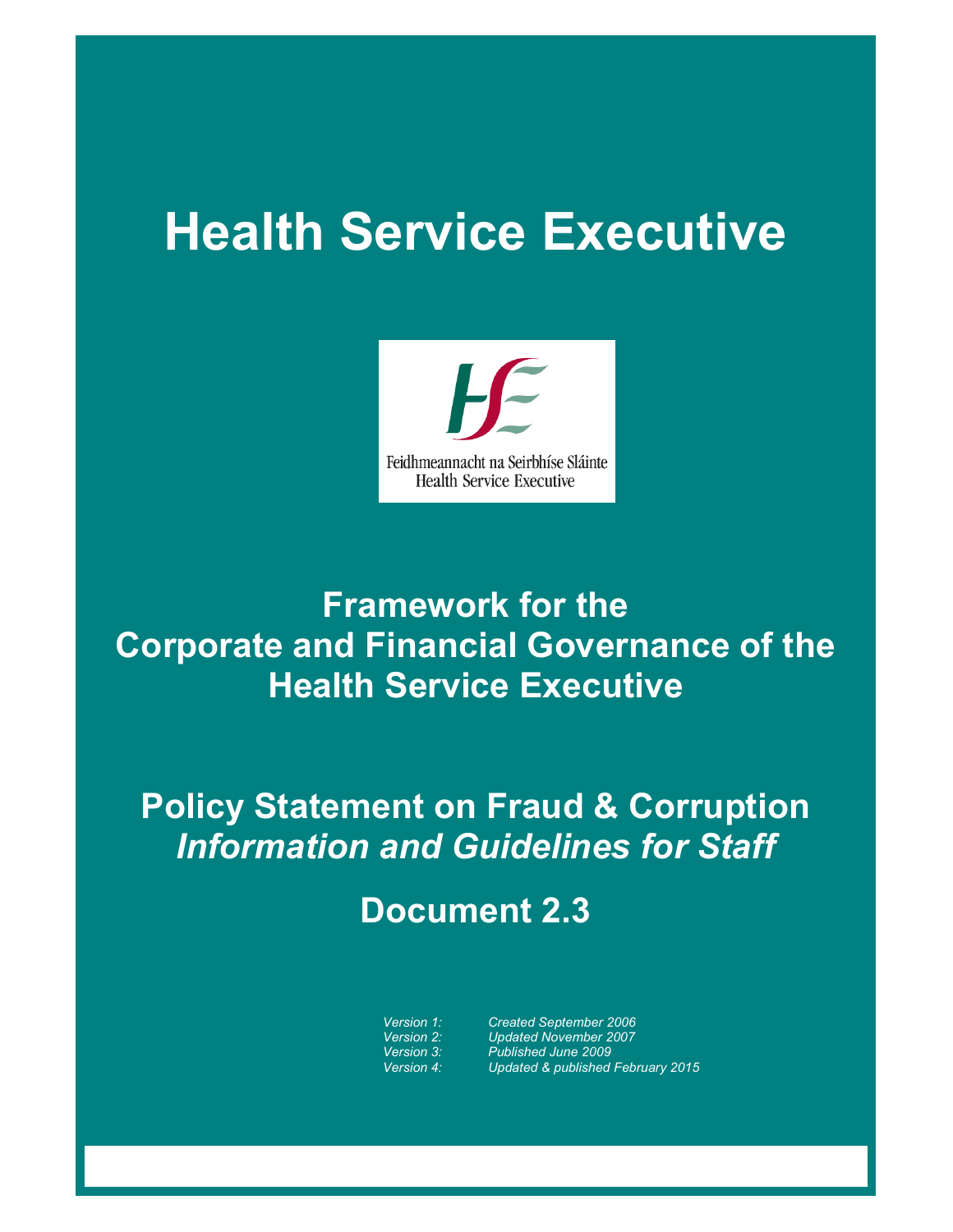#### **Table of Contents**

| 1.  | Introduction                                                                                                                          | 3                                       |
|-----|---------------------------------------------------------------------------------------------------------------------------------------|-----------------------------------------|
| 2.  | Policy statement                                                                                                                      | 3                                       |
| 3.  | Purpose                                                                                                                               |                                         |
| 4.  | Scope                                                                                                                                 |                                         |
| 5.  | Definitions of Fraud & Corruption                                                                                                     |                                         |
| 6.  | Roles and responsibilities<br>6.1 Director General<br>6.2 Line Managers<br>6.3 Employees<br>6.4 Internal Audit<br>6.5 Human Resources | 5<br>5<br>5<br>6<br>6<br>$\overline{7}$ |
| 7.  | Employee support                                                                                                                      | 7                                       |
| 8.  | Summary guide for employees<br>7                                                                                                      |                                         |
| 9.  | Implementation plan<br>8                                                                                                              |                                         |
| 10. | Monitoring                                                                                                                            | 8                                       |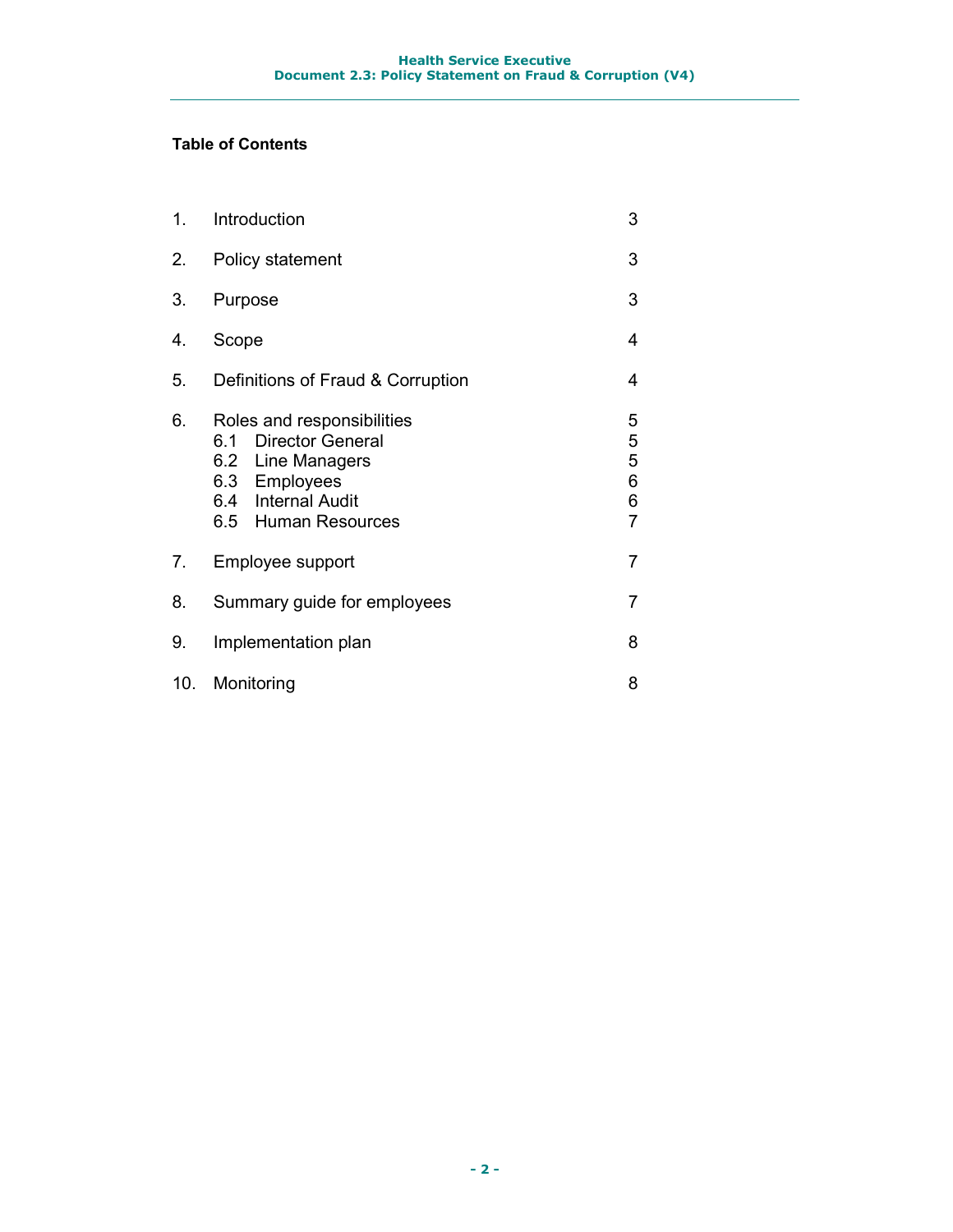#### **1. Introduction**

- 1.1 One of the basic principles of public sector organisations is the proper use of public funds. The majority of Health Service Executive (HSE) employees are honest and professional and recognise that fraud or corruption committed by a minority is wholly unacceptable as it ultimately leads to a reduction in the resources available for patient/client care. Where resources are wrongfully diverted and not used for the intended purpose the HSE's ability to improve health outcomes for the population is affected.
- 1.2 Fraud or corruption may occur internally or externally and may be perpetrated by staff, patients, service users, suppliers, contractors or development partners, individually or in collusion with others.
- 1.3 This Policy is part of a suite of policies and should be read in conjunction with:
	- Code of Standards and Behaviour
	- Policy on Good Faith Reporting
	- Procedures for Protected Disclosures of Information

This Framework for the Corporate and Financial Governance of the HSE was first approved by the HSE Board at its meeting held on 7th September 2006 and version 2 was approved at the Board meeting held on 1<sup>st</sup> November 2007. The Framework was approved by the Minister for Health and Children on 26<sup>th</sup> March 2008.

1.4 The Policy will be reviewed biennially or sooner if necessary. The HSE Audit Committee will approve any amendments as required.

#### **2. Policy statement**

2.1 The Health Service Executive is committed to maintaining high standards in the delivery of its services and the management of the public funds entrusted to it. In adhering to the principles of integrity, objectivity and honesty the HSE is opposed to fraud and corruption in the way that it conducts its business. All members of staff are expected to share this commitment. All appropriate sanctions will be sought against those found to have committed fraud or corruption, including criminal, civil and disciplinary sanctions.

#### **3. Purpose**

- 3.1 The objective of this policy is to promote a culture which deters fraudulent activity and to facilitate the prevention and detection of fraud and the development of procedures which will aid in the investigation of fraud and related offences and which will ensure that such cases are dealt with timely and appropriately. This policy is intended to provide direction and assistance to all employees who may identify suspected fraud or corruption. The overall aims of the policy are to:
	- Improve the knowledge and understanding of HSE employees, irrespective of their position, about the risk of fraud and corruption within the organisation and its unacceptability;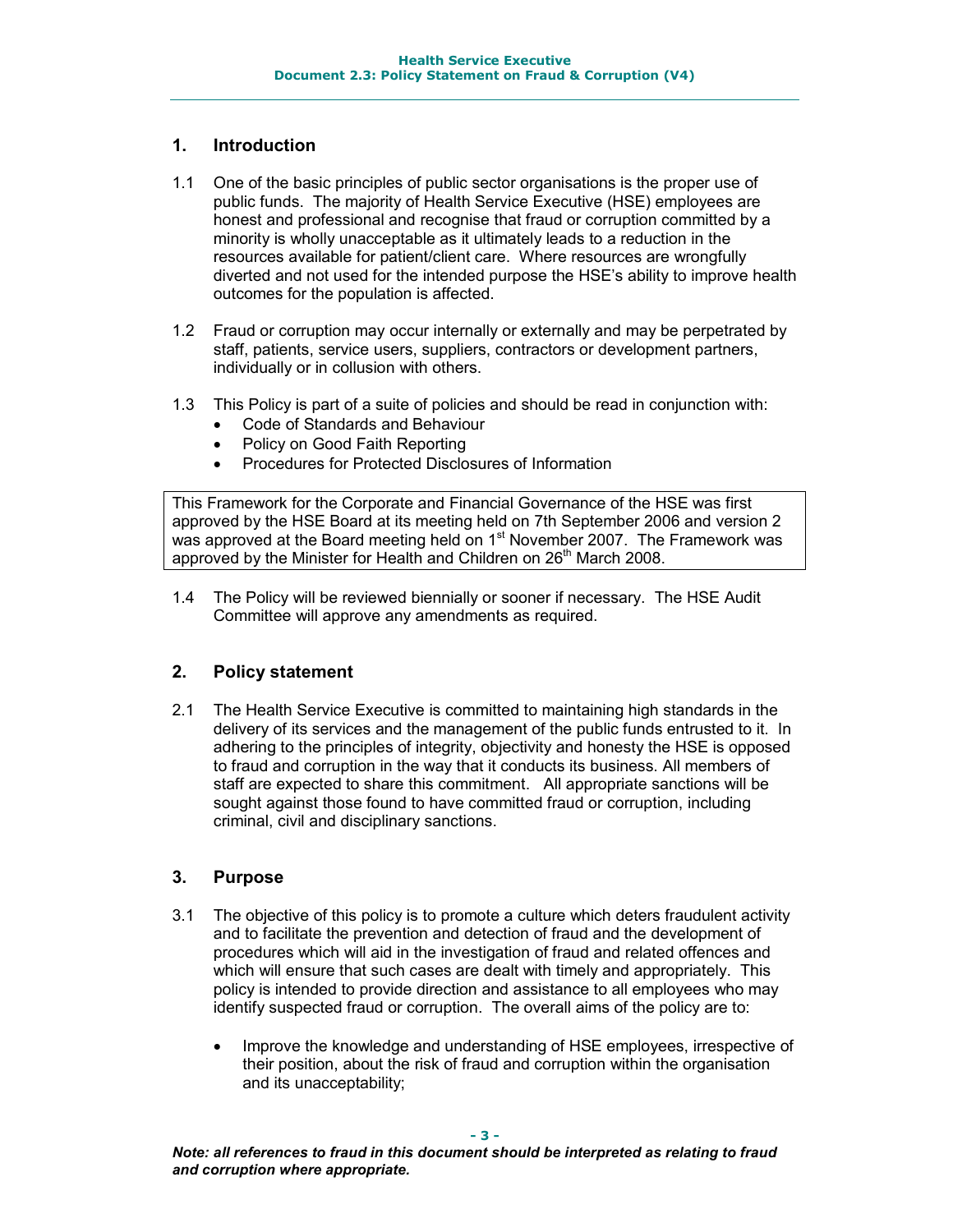- Assist in promoting a climate of openness and a culture and environment where employees feel able to raise concerns responsibly;
- Set out the HSE's responsibilities in terms of deterrence, prevention, detection and investigation of fraud and corruption;
- Ensure that appropriate sanctions are considered following an investigation, including any or all of the following:
	- o Criminal prosecution;
	- o Civil prosecution;
	- o Disciplinary action;
	- o Civil recovery of any monies lost as a result of fraud.
- 3.2 The policy provides a framework for responding to suspicions of fraud or corruption. All employees must report any suspicion of fraud or corruption as soon as they become aware of them. The HSE (or relevant employer) will not penalise or threaten penalisation against an employee for reporting suspicions in which they have a reasonable belief. An employee who reports suspicions that they know or reasonably ought to know to be false will be subject to investigation and may result in disciplinary action.
- 3.3 All employees must co-operate with the HSE and other bodies to facilitate the elimination of fraud and corruption by:
	- Providing information and intelligence
	- Co-operating with investigations, and
	- Complying with this policy.

#### **4. Scope**

4.1 This policy applies to all employees of the Health Service Executive [and those agencies directly funded by the HSE]

#### **5. Definitions of Fraud and Corruption**

- 5.1 The term fraud is used to describe such acts as deception, bribery, forgery, extortion, corruption, theft, conspiracy, embezzlement, misappropriation, false representation, concealment of material facts and collusion.
- **5.2 For practical purposes fraud is defined as the use of deception with the intention of obtaining an advantage, avoiding an obligation or causing loss to another party.** The criminal act is the attempt to deceive and attempted fraud is, consequently, treated as seriously as accomplished fraud.
- 5.3 Corruption is broadly defined as the offering or acceptance of inducements, gifts, favours, payment or benefit in kind which may influence the action of any person. The corrupt person may not benefit directly from their deeds; however they may be unreasonably using their position to give some advantage to another.
- 5.4 Computer fraud is where information technology equipment has been used to manipulate programs or data dishonestly (for example, by altering, substituting or destroying records, or creating spurious records), or where the use of an IT system was a material factor in the perpetration of fraud. Theft or fraudulent use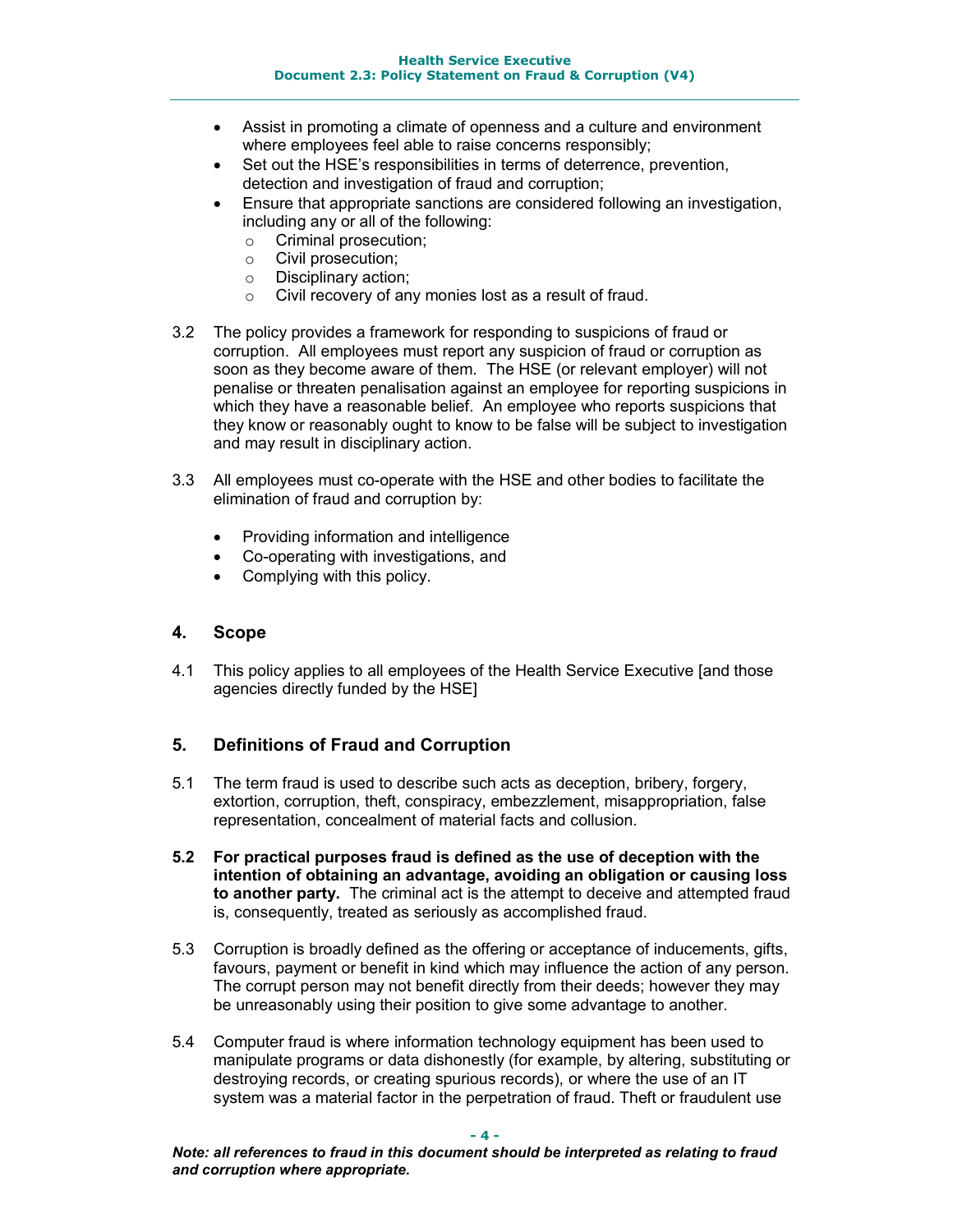of computer time and resources is included in this definition. These issues are dealt with in the HSE Information Security policy.

#### **6. Roles and Responsibilities**

#### **6.1 Director General**

- 6.1.1 The Director General has overall responsibility for the funds entrusted to the HSE. The Director General will ensure that adequate policies and procedures are in place to protect the HSE from fraud or corruption.
- 6.1.2 The Director General shall if s/he has reason to suspect that any material misappropriation of the money for which s/he is the Accounting Officer, or any fraudulent conversion or misappropriation of the Executive's property, may have taken place, report the matter to the Audit Committee as soon as practicable.

#### **6.2 Line Managers**

- 6.2.1 All managers are primarily responsible for ensuring that policies, procedures and processes within their work areas are adhered to.
- 6.2.2 Managers should ensure that all employees within their areas of responsibility are aware of fraud and corruption risks and understand the importance of protecting the HSE against them. They should be alert to the possibility that unusual events or transactions could be symptoms of fraud or corruption.
- 6.2.3 Line managers at all levels have responsibility to ensure that an adequate system of internal control exists within their areas of responsibility and that controls operate effectively. As part of that responsibility line managers need to:
	- inform HSE employees of this policy and the Code of Standards and Behaviour as part of their induction process;
	- ensure that all employees for whom they are accountable are made aware of the requirements of this policy;
	- assess the risks to which systems, operations and procedures are exposed;
	- develop and maintain effective controls to prevent and detect fraud or corruption. This must include clear roles and responsibilities, supervisory checks, and separation of duties;
	- ensure that controls are being complied with in their areas of responsibility;
	- ensure that pre-employment screening, induction and regular training for employees involved in internal control systems takes place to ensure that their responsibilities are regularly highlighted and reinforced;
	- encourage an anti fraud and corruption culture among staff.

Line managers may seek advice from the Internal Audit Division or the Finance Division for assistance on meeting these responsibilities.

- 6.2.4 All reports of fraud or corruption or suspected fraud or corruption must be taken seriously. Where a member of staff alerts a line manager to possible fraud or corruption the following steps should be taken by the line manager:
	- act quickly to minimise any losses.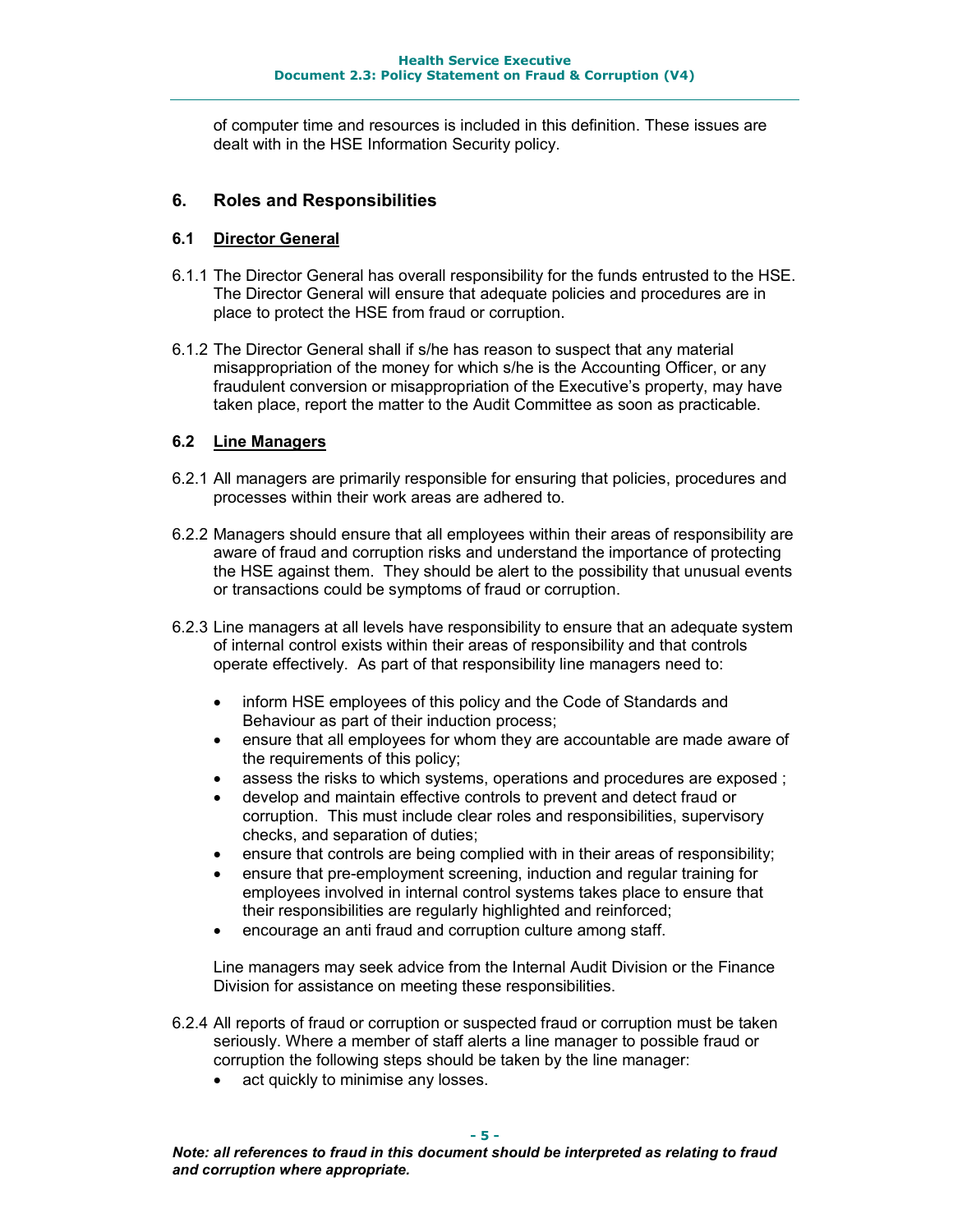- bear in mind that it is only an allegation until outcome of investigation is known.
- preserve any evidence and move it to a safe location where practicable.
- notify the National Director of Internal Audit and Chief Financial Officer (CFO), who will advise on the most appropriate course of action and investigative process.
- ensure that a vigorous and prompt investigation is carried out and report findings immediately to the National Director of Internal Audit and the CFO.
- following consultation with the relevant National Director, notify the Gardaí.
- if appropriate, advise the person who raised the concern of progress with the matter.

#### **6.3 Employees**

6.3.1 Every employee has a responsibility to:

- Carry out their duties with due regard for relevant legislation, the HSE's policies and procedures, and the National Financial Regulations;
- Be aware of fraud and corruption risks and understand the importance of protecting the HSE against them;
- Ensure that public funds/assets that are entrusted to them are safeguarded.
- Be alert to the possibility that unusual events or transactions may be indicators of fraud or corruption.
- Inform line manager of any gifts/hospitality offered in accordance with the HSE's Code of Standards and Behaviour
- Inform line manager of any outside interests that may conflict or impinge on their duties in accordance with the HSE's Code of Standards and Behaviour.
- Alert line manager to weaknesses in the control system.
- Alert line manager and/or the Finance or Internal Audit Divisions where they suspect that fraud or corruption has occurred or is about to occur. Where it is not possible or appropriate to alert the line manager of such suspicions employees may also refer to the procedures within the HSE's Good Faith Reporting Policy (or telephone the helpline 01 662 6984).
- Co-operate with any investigation that may arise in respect of fraud or corruption or suspected fraud or corruption.

#### **6.4 Internal Audit**

- 6.4.1 Internal Audit carries out a risk-based programme of audits to provide independent assurance on the adequacy of the systems of internal controls established by management, including controls for the prevention and detection of fraud and corruption. Audit programmes take account of the possibility of fraud and corruption but cannot guarantee that they are always detected. The audits carried out by Internal Audit are prioritised to reflect the levels of potential risk to the Organisation and the frequency of audits will be dependent on the resources available to the Audit Division.
- 6.4.2 Where fraud or corruption are suspected or detected by management, Internal Audit can:
	- Advise management on the conduct of investigations;
	- Provide specialist forensic and IT resources where required in more complex cases;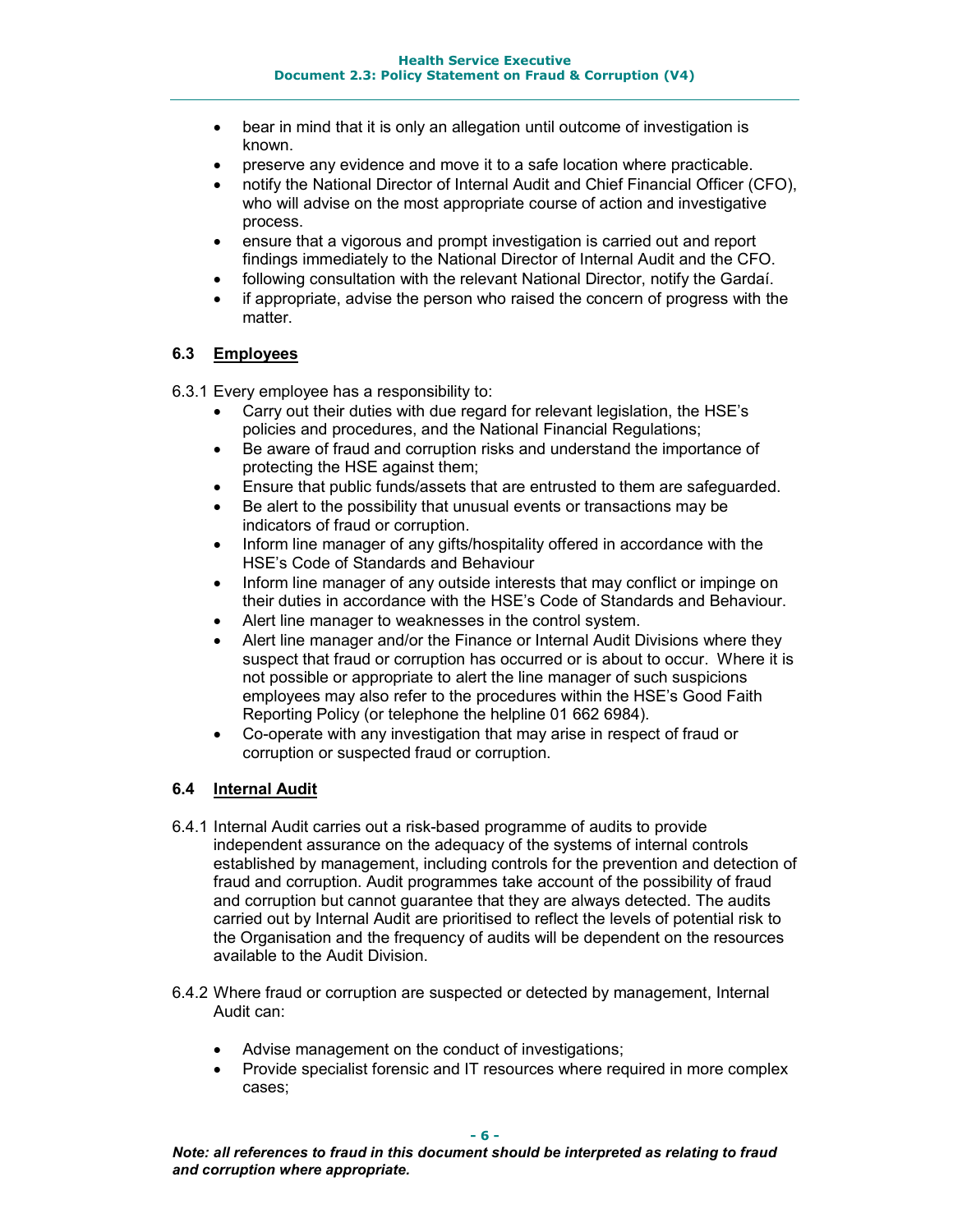- Evaluate whether fraud or corruption identified in specific cases poses systemic risk to the Organisation.
- 6.4.3 Internal Audit reports to the Audit Committee on the occurrence of fraud and corruption, and provides guidance to management on control issues to mitigate the risks.

#### **6.5 Human Resources**

- 6.5.1 A key preventative measure to deter fraud and corruption is to take effective steps at the recruitment stage to establish, as far as possible, the previous record of potential employees in terms of their propriety and integrity.
- 6.5.2 Human Resources will:
	- undertake security vetting of staff.
	- request confirmation from line managers of satisfactory completion of probationary periods for their staff.
	- issue appropriate rules of conduct on appointment.
	- assist line managers in implementation, and operation, of the HSE Disciplinary Procedure when necessary.
	- ensure employment policies, including those regarding fraud/corruption and guidance on appropriate information technology use, are included in induction programmes for employees at all levels.
	- provide updates on this and other relevant employment policies, including codes of conduct.

#### **7. Employee Support**

It is not uncommon for employees to feel distressed or upset while facilitating or cooperating with difficult matters such as suspicion of fraud or corruption at work. The Employee Assistance Programme provides a confidential counselling support and referral service for all staff with personal or work-related difficulties. This is a confidential service provided by trained and experienced counsellors who are professionally qualified and bound by the codes of conduct of the professional bodies to which they belong. Contact details for the Programme in each area are available from the relevant Human Resources Department.

| DO                                                                                                             | <b>DO NOT</b>                                                                                                                                             |
|----------------------------------------------------------------------------------------------------------------|-----------------------------------------------------------------------------------------------------------------------------------------------------------|
| Note your concerns: record details such                                                                        | Confront the suspect or convey concerns                                                                                                                   |
| as your concerns, names, dates, times,<br>details of conversations and possible<br>witnesses.                  | to anyone other than those authorised.<br>Never attempt to question a suspect<br>yourself - this could alert a fraudster or<br>accuse an innocent person. |
| Retain evidence: retain any evidence that<br>may be destroyed, or make a note and<br>advise your line manager. | Try to investigate or contact the Gardaí<br>directly. Never attempt to gather<br>evidence yourself unless it is about to be                               |

#### **8. Summary guide for employees**